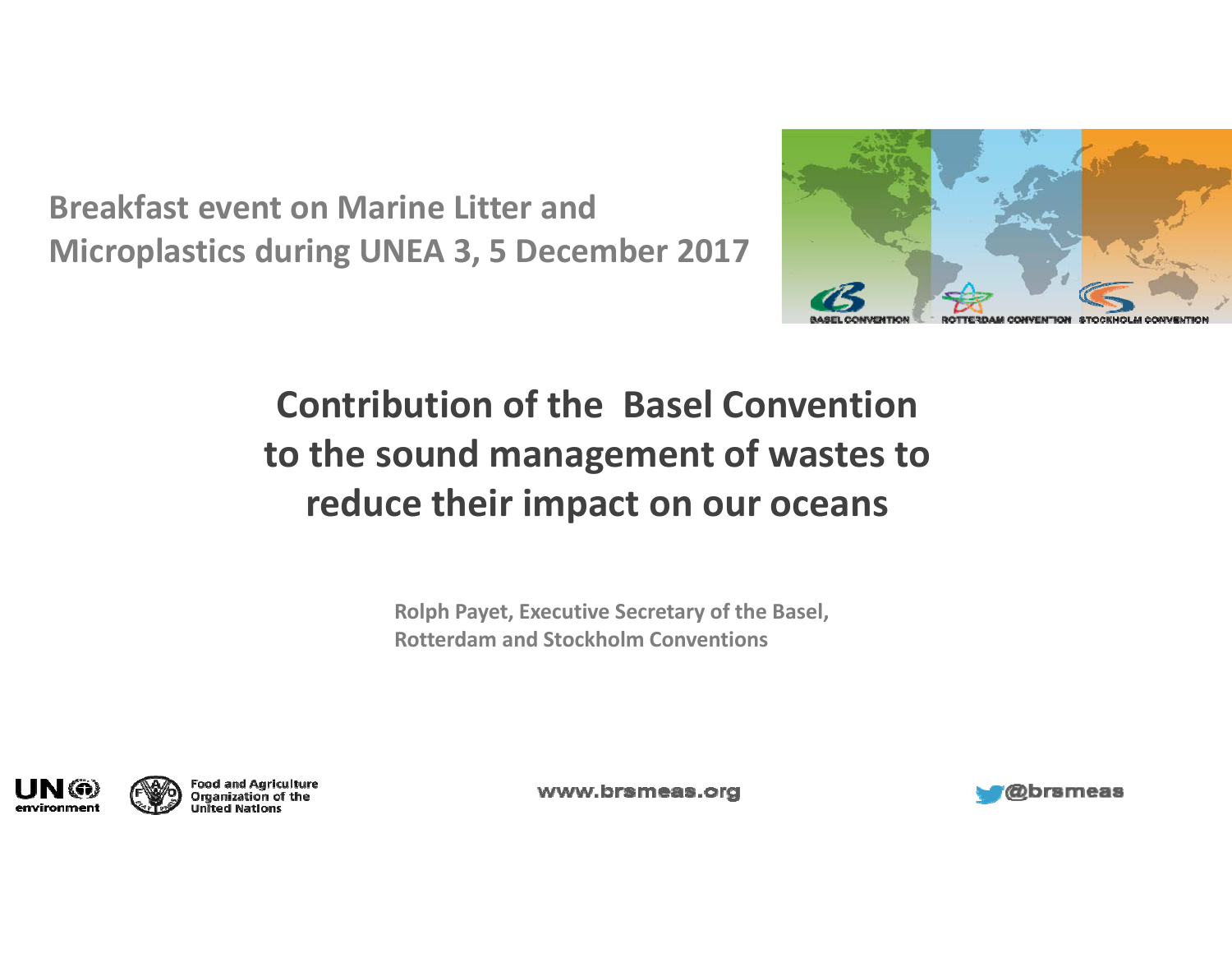### Marine plastic litter and microplastics: relevance to the Basel Convention

#### **Overarching objective of the Basel Convention is:**

- To protect human health and the environment against the adverse effects of hazardous wastes and "other wastes".
	- "Other wastes" include household waste and incinerator ash;
	- Some plastics are listed as "hazardous wastes" under the Convention, and many householdwastes may include plastics.

#### **The provisions of the Basel Convention relating to the following apply to plastic wastes:**

- Minimization of the generation of wastes;
- Environmentally sound management of wastes;
- Control of transboundary movement of wastes.

www.brsmeas.o

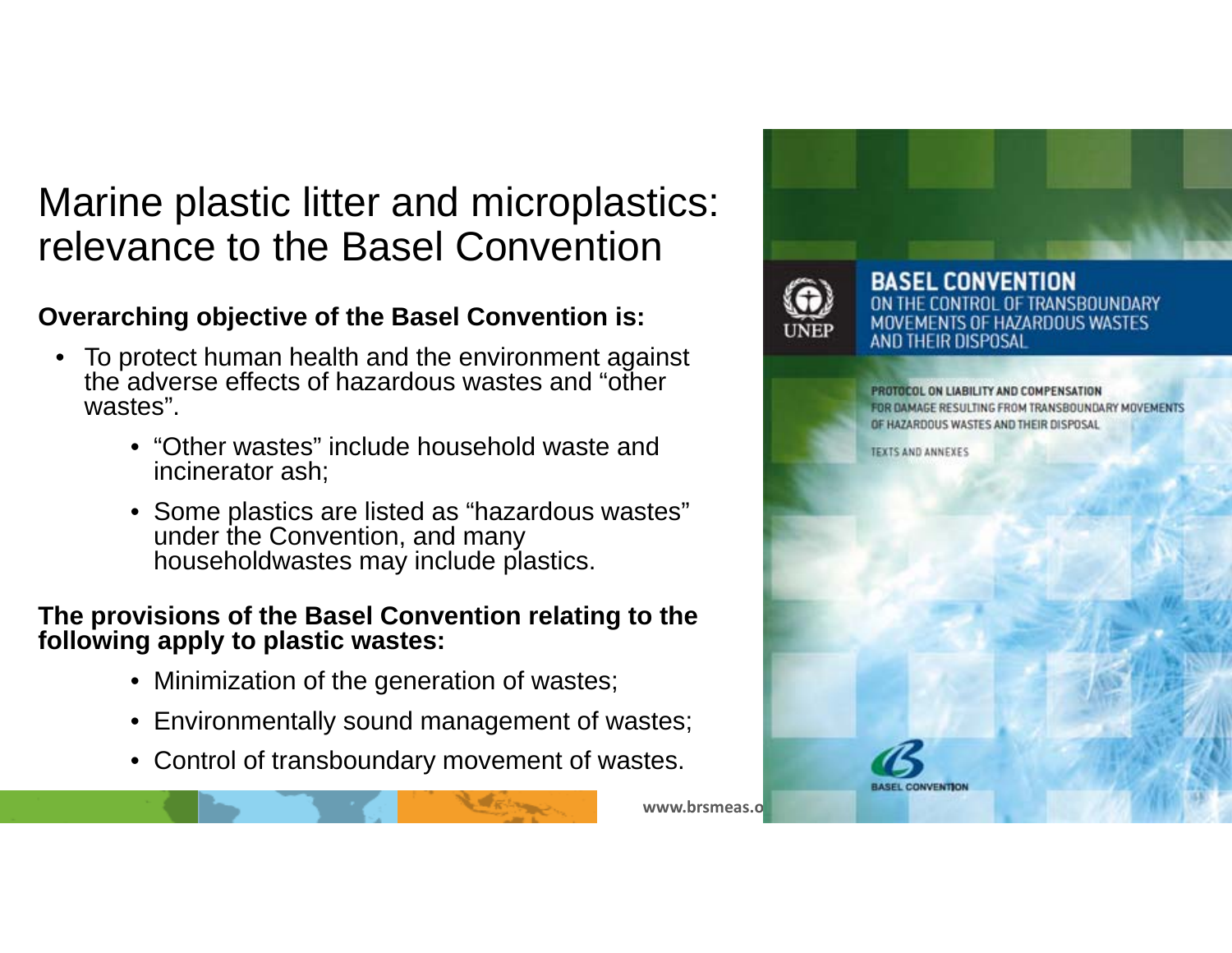#### **UNEA- 2 and the Basel Convention**

- **Resolution 2/7:** Emphasized the importance of the **elaboration under and application of existing instruments** to further the environmentally sound management of waste, including waste prevention, minimization and recovery, to address the underlying causes of marine litter.
- • **Resolution 2/11:** Recognized the **i**mportance of cooperation between UNEP and conventions and international instruments related to preventing and minimizing marine pollution from waste, including marine plastic litter, microplastics and associated chemicals and their adverse effects on human health and the environment, such as the International Convention for the Prevention of Pollution from Ships, the **Basel Convention** and the SAICM.

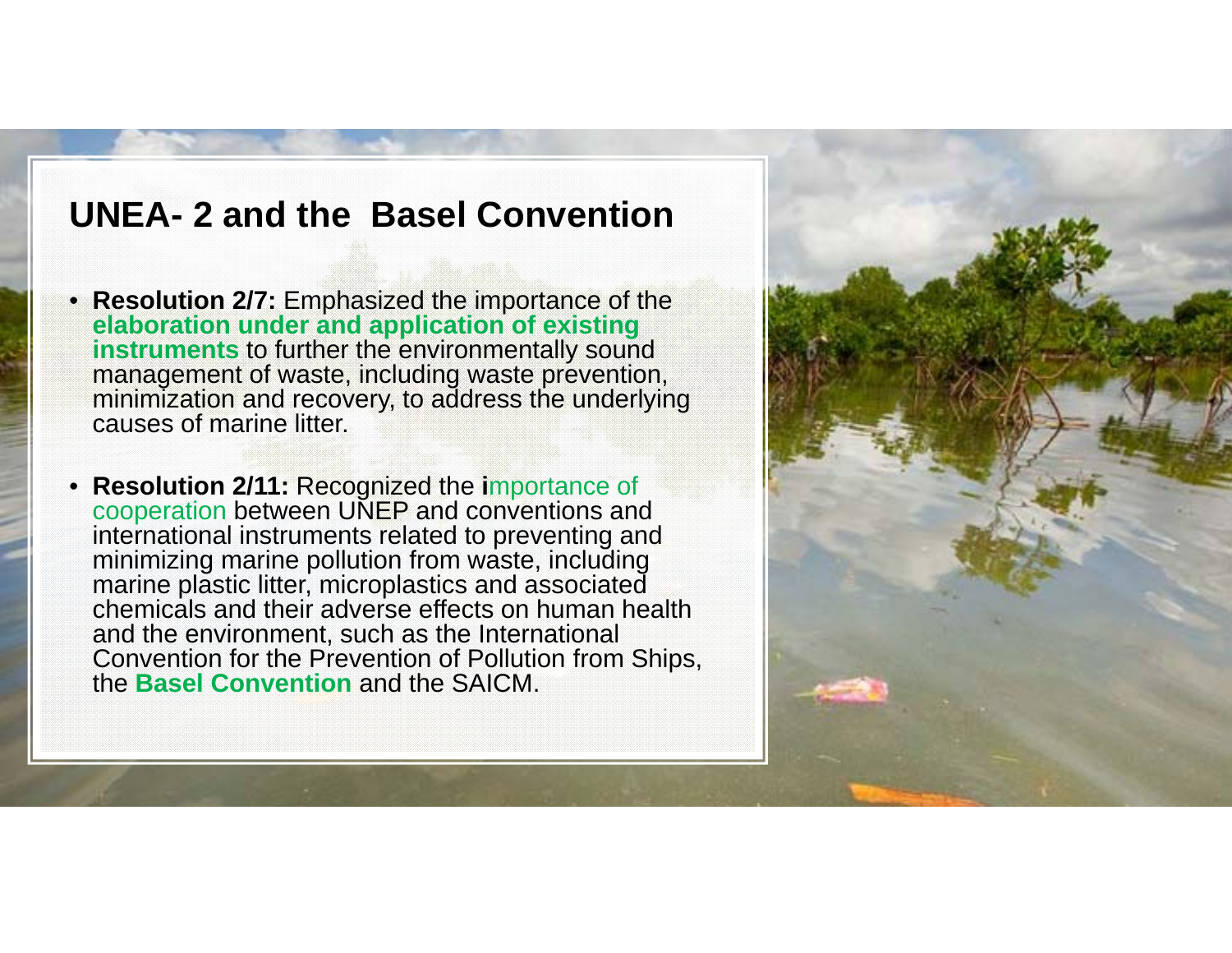### **Guidance under the Basel Convention**

- **Technical guidelines for the identification and environmentally sound management (ESM) of plastic wastes and for their disposal** (UNEP/CHW.6/21, 2002)
- **Framework for the ESM of hazardous wastes and other wastes** (decision BC‐11/1, 2013)
- **Guidance to assist Parties in developing efficient strategies for achieving the prevention and minimization of the generation of hazardous and other wastes and their disposal** (UNEP/CHW.13/INF/11, 2017)
- **Practical manuals for the promotion of the ESM** (UNEP/CHW.13/4/Add.1, 2017)
- **Practical manuals on extended producer responsibility and financing systems for ESM** (UNEP/CHW.13/INF/8, 2017)





#### **BASEL CONVENTION TECHNICAL GUIDELINES ON WASTES COLLECTED FROM HOUSEHOLDS**



**Basel Convention on the Control o Transboundary Movements on Hazardous Wastes and Their Disposal** 

**No. 8** 

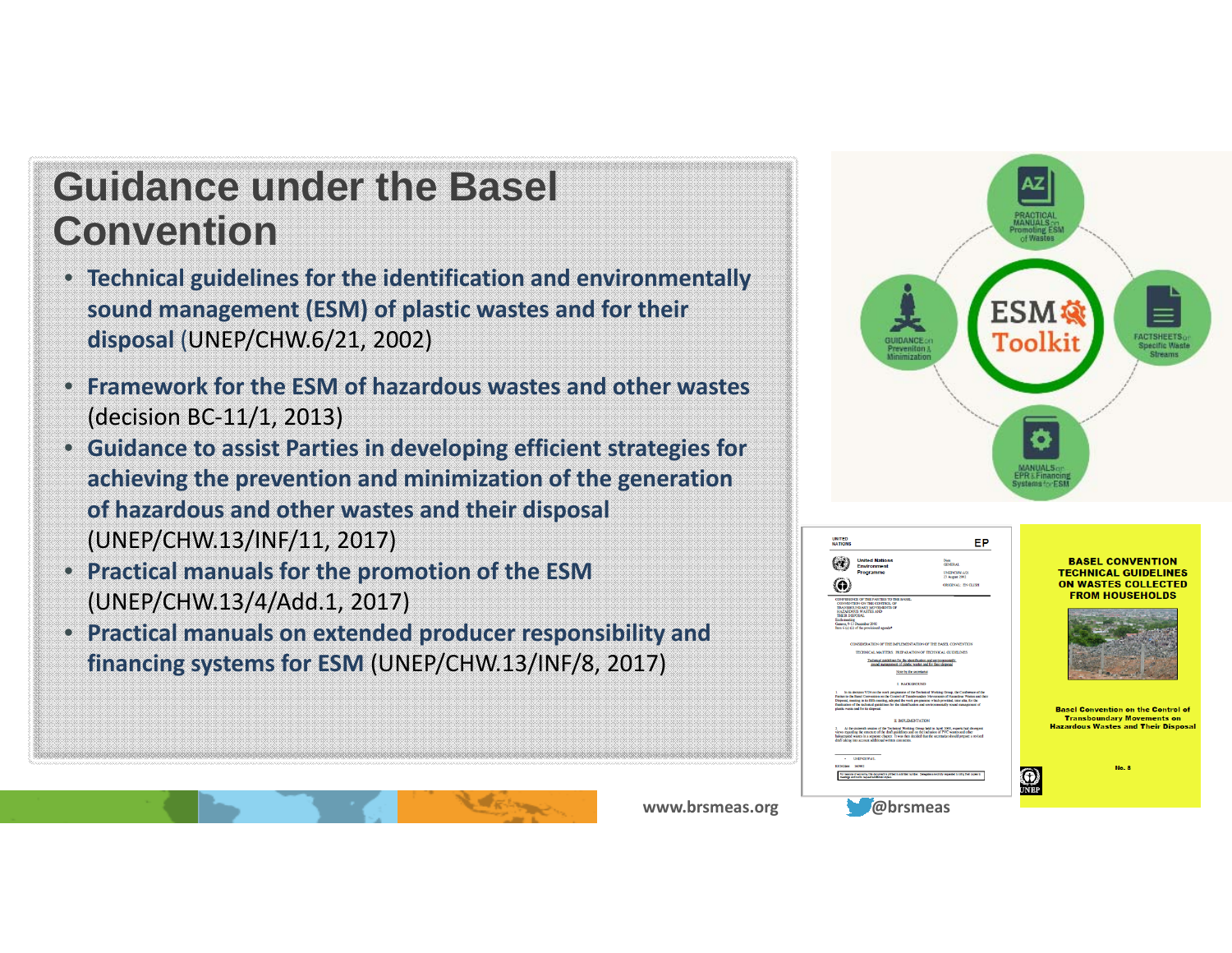### **Basel Convention Openended Working Group**

**Work programme for 2018-2019** (decision BC-13/17)

- Consider relevant **options available under the Basel Convention** to further address marine plastic litter and micro-plastics, taking into account the **assessment requested by UNEA resolution 2/11**, any relevant **decision by UNEA-**3, and **existing guidance documents and activities** under the Basel Convention that address issues related to marine plastic litter and microplastics;
- **Develop a proposal for possible further actions**, within the scope of the Convention and avoiding duplication with activities relating to this matter in other forums, for consideration at the **Basel COP-14 in 2019**.

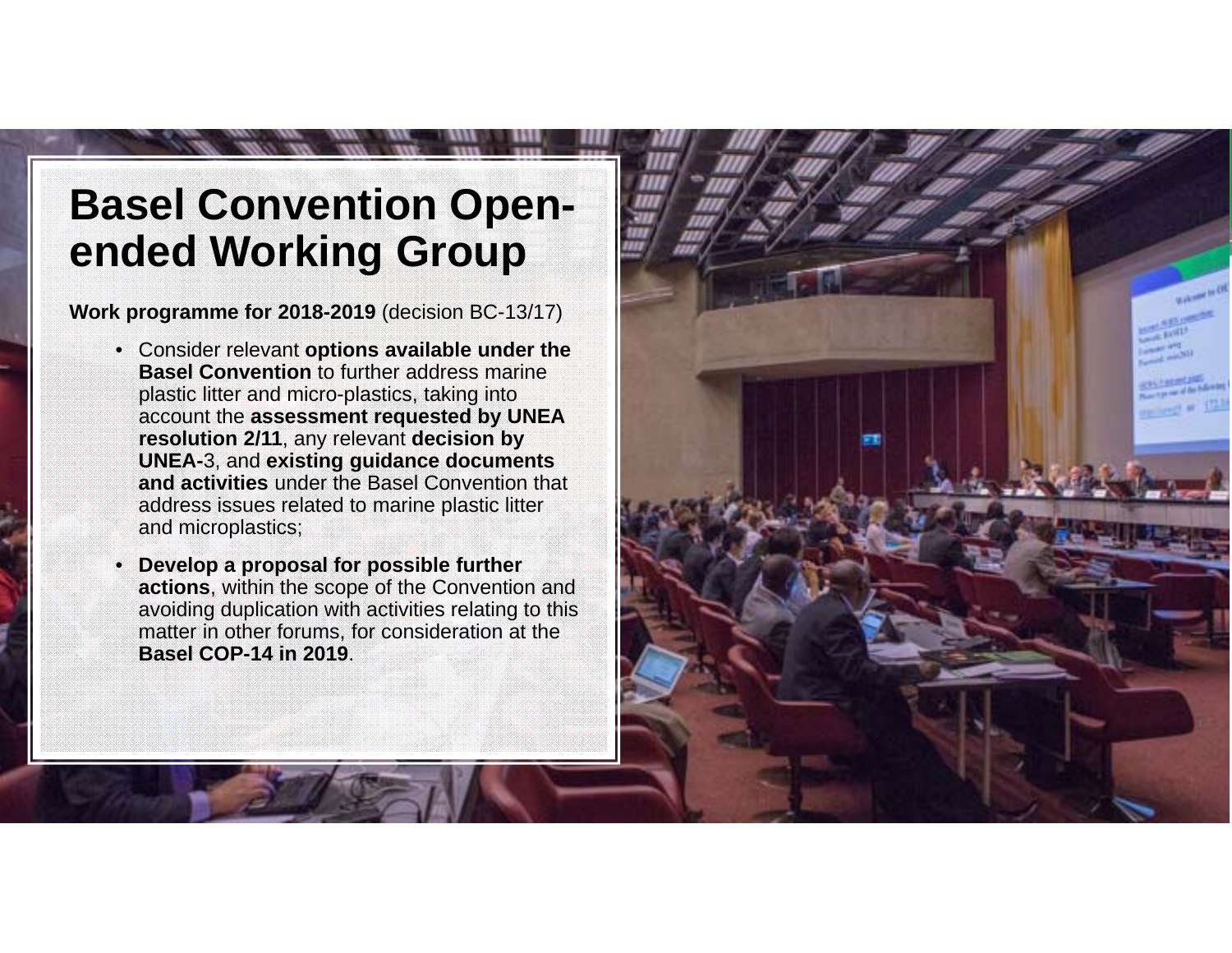### **Partnership on Household wastes**

#### **Mandate:**

Promote the **ESM of household waste** including its **prevention and minimization**, and to enable the decoupling of economic growth and environmental impacts associated with the generation of household waste and its **initial handling by the public** in their households.



Household wastes - new partnership under the Basel Convention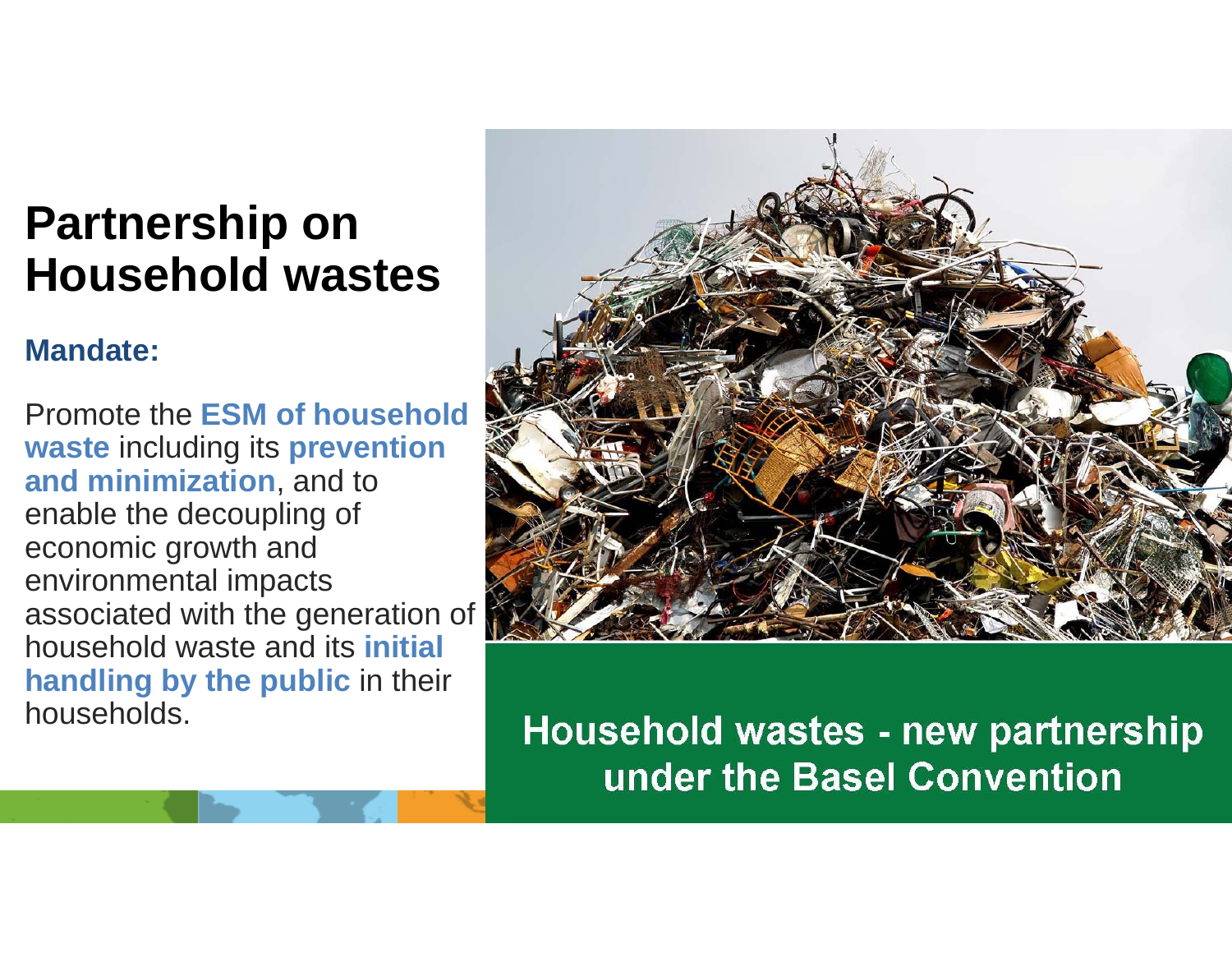

## **Partnership on Household wastes**

#### **Workplan for 2018-2019:**

- Collect **case studies** related to the topics addressed in the guidance document;
- Enhance **awareness-raising and training** on the environmentally sound management of household waste;
- Coordinate **outreach activities** and cooperation with other organizations working on household waste management.

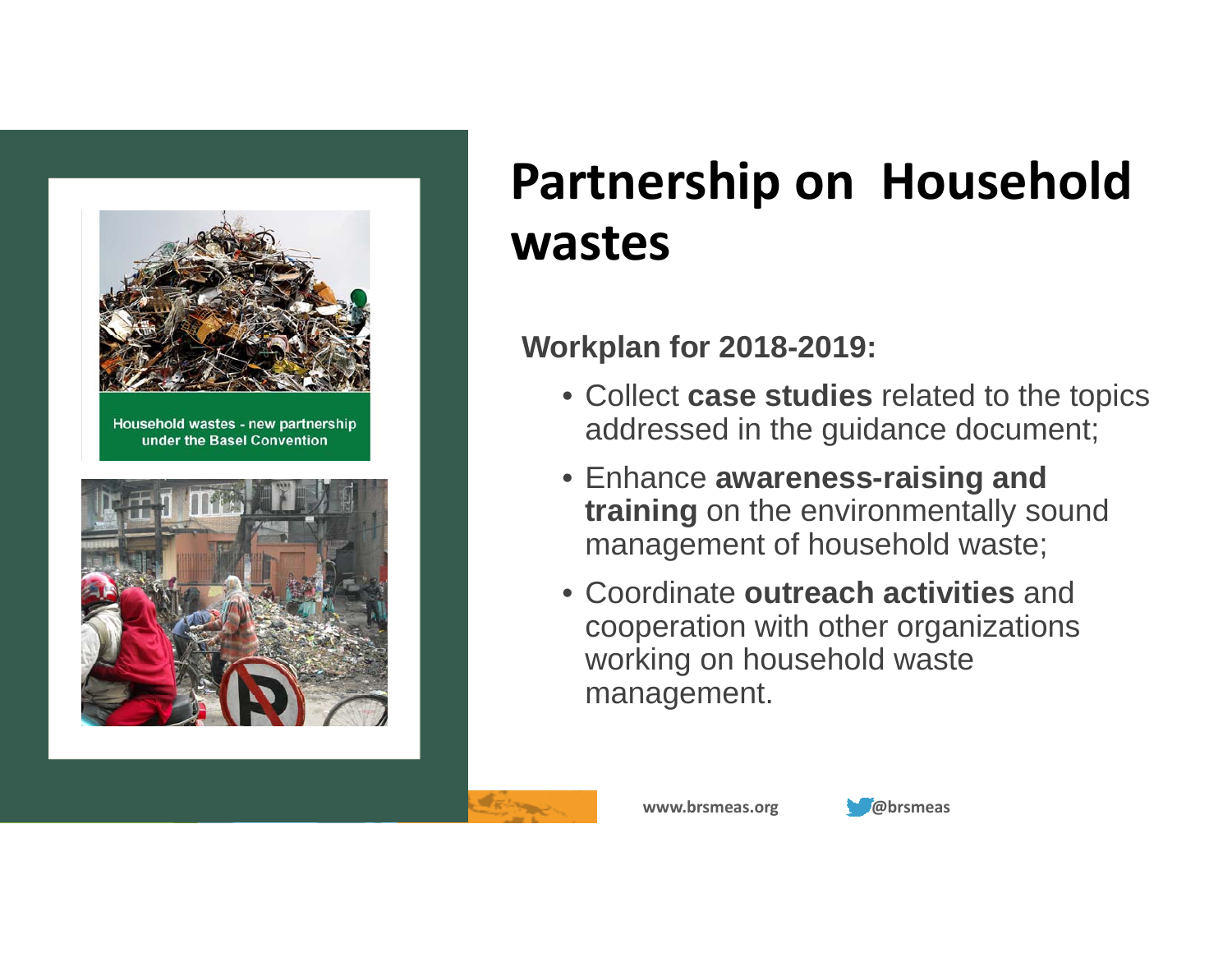# **Topic Group on Marine Litter**

**BASEL & STOCKHOLM CONVENTIONS** 

• Developed **recommendations to 2017 COPs**  of the Basel and Stockholm coventions for **further work on marine litter**

**Carrie** 

• 2017 COPs encouraged regional centres to work **on the impact of plastic waste, marine plastic litter, microplastic, and measures for prevention and environmentally sound management**